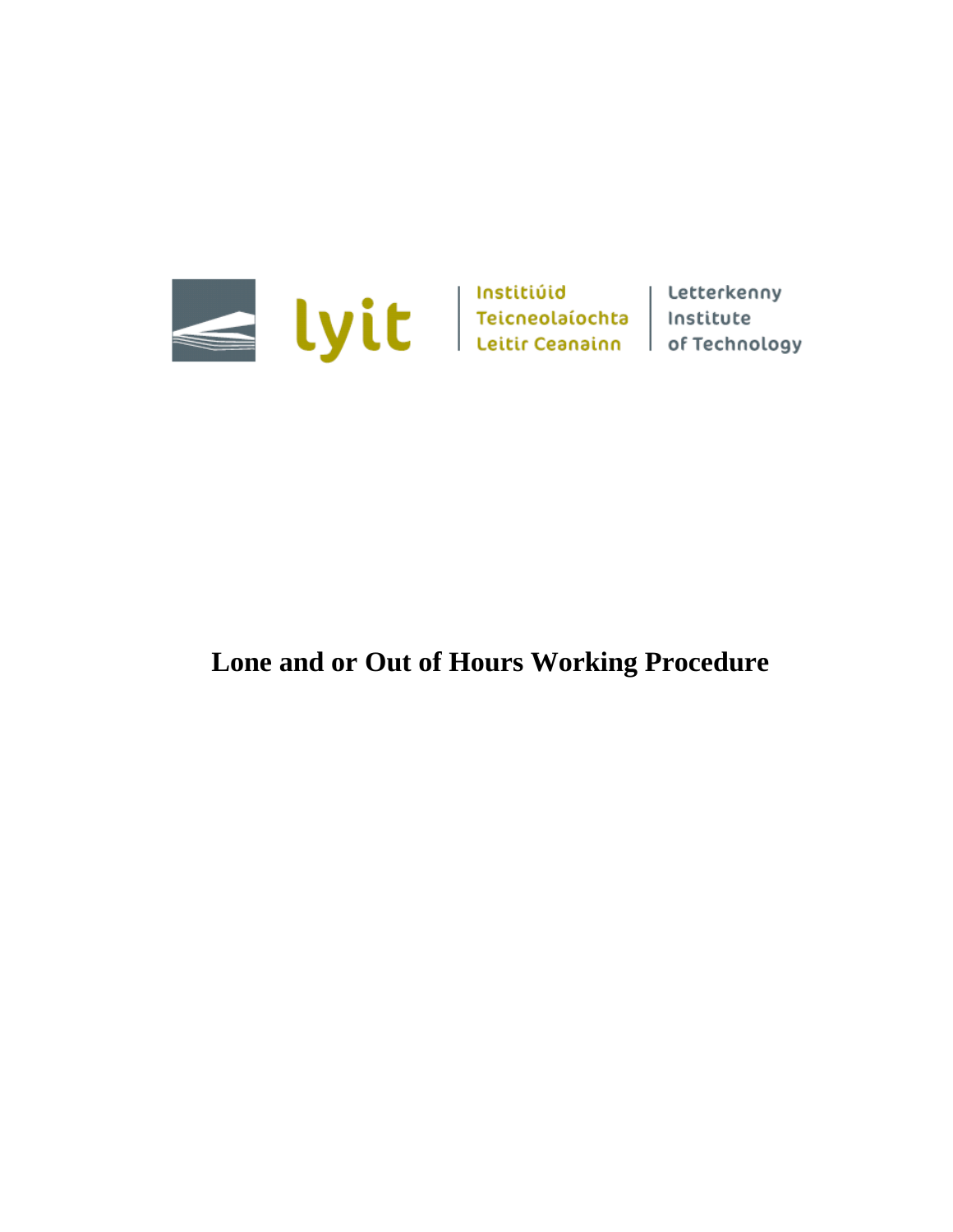## **Introduction**

This procedure has been developed to ensure that any lone and or out of hours work that has to take place in Letterkenny Institute of Technology is planned and carried out in safe manner. This procedure document covers all staff and students of LYIT, whether academic or support, research or maintenance and any contractors employed by the Institute. Letterkenny Institute of Technology strongly recommends that in the interest of health, and safety, lone/out of hours work should only be undertaken when absolutely necessary and no other alternatives are available. Please note\* unsupervised and/or out of hours work by undergraduate students is strictly prohibited by each of the Institutes Schools.

## **Scope**

This procedure applies to work in laboratories, kitchens and workshops excluding routine maintenance and cleaning.

## **Definitions**

#### *Work*

For the purposes of this document work is defined as any physical activity undertaken on Institute property for the purposes of upkeep, maintenance, curriculum development, study or research. These activities may involve the use of tools, equipment, chemicals or other materials belonging to the Institute, the individual in question or any other third party.

#### *Worker*

Any person involved in physical activity either for reward or study purposes. This would include among others: students both under graduate and postgraduate, research assistants and post-doctoral researchers, academic supervisors, maintenance and repair persons, academic staff, technical and administrative support staff, and caretakers.

#### *Normal Working Hours for Institute Staff*

8 a.m. to 10 p.m. Monday to Friday except public and fixed holidays. On most Saturdays during term time, to facilitate the library, sports centre and project work in the computer rooms the building is open from 10 am to 5 pm

### *Out of Hours Working*

Out of hours working may be defined as: any work undertaken outside the normal working hours described above and any work undertaken on, Sundays & Bank Holidays.

All buildings must be vacated at closing time which is 10p.m. to facilitate "lock up". At Christmas and Easter, all buildings will be closed for a specified number of days. Access will only be granted under exceptional circumstances by pre-arrangement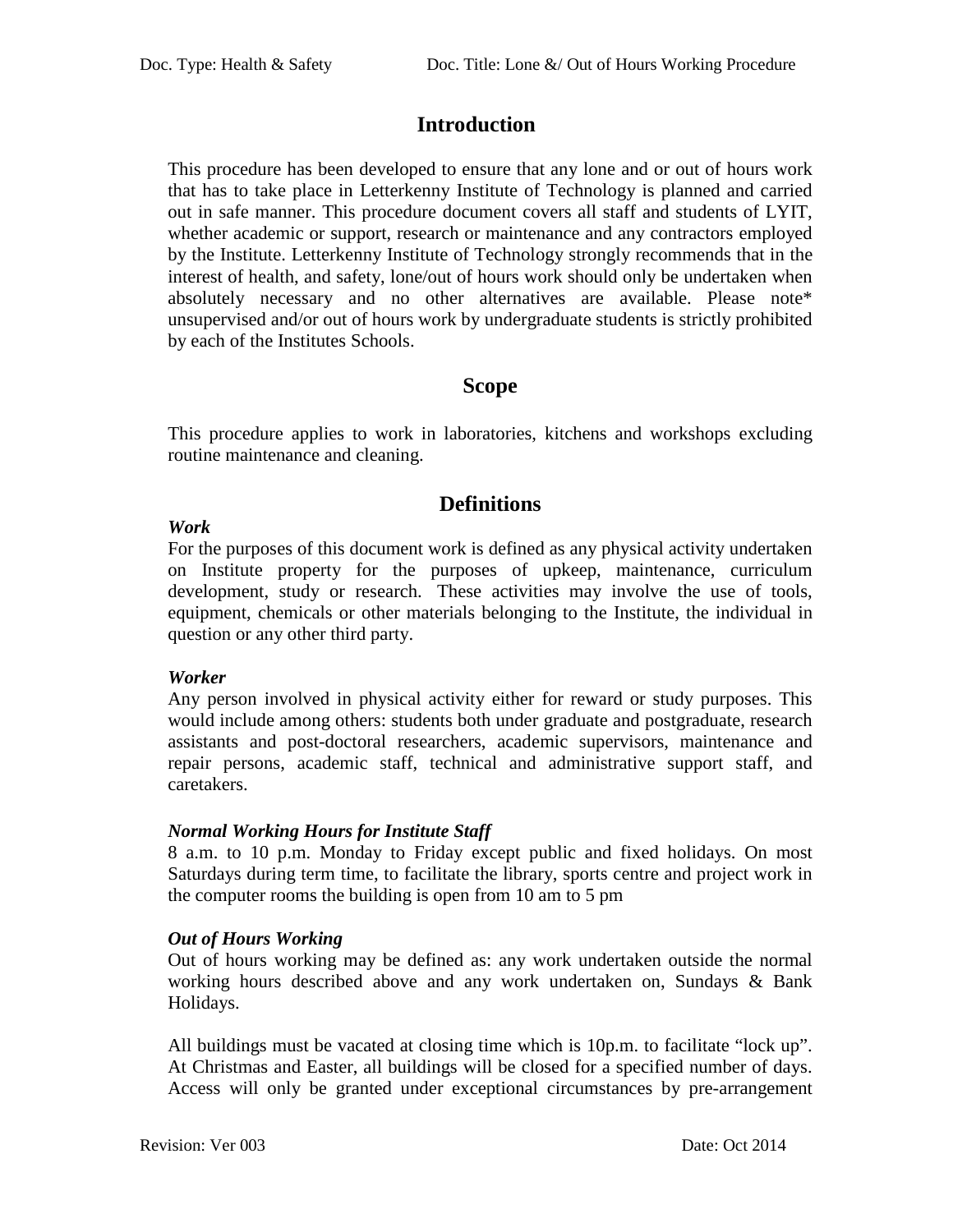with the Estates Office either on an individual case by case basis or through standing arrangements e.g. Research Building.

#### *Lone Working*

Lone workers are those who work at any time by themselves without close or direct supervision. Anybody who works alone, including contractors, self-employed people and staff, is classed as a lone worker.

## **Employers Responsibility**

Under the Safety Health and Welfare at Work Act 2005 every employer shall ensure, so far as is reasonably practicable the safety, health an welfare at work of his or her employees, including lone workers.

In addition section 19 of the Safety, Health and Welfare at Work Act 2005 requires the employer to undertake risk assessments to identify the hazards and risks that employees may be exposed to and thereafter implement necessary controls to eliminate or minimise the risk to employees.

If the risk assessment shows that it is not possible for the work to be done safely by a lone worker, arrangements for providing help or backup should be put in place.

## **Out of Hours & Lone workers / Employees responsibility**

The employer holds the main responsibility for protecting the safety and health of lone workers. However, lone workers themselves have a responsibility to help their employer fulfil this duty, and so they must:

- Take reasonable care to look after their own safety and health
- Safeguard the safety and health of other people affected by their work
- Co-operate with their employer's safety and health procedures
- Use tools and other equipment properly, in accordance with any relevant instructions and training they have been given
- Not misuse equipment provided for their safety and health
- Report all accidents, injuries, near-misses and other dangerous occurrences

## **Contractors**

Heads of School and Heads of Function that employ contractors must ensure that contractors provide a detailed written method statement for Lone&/Out of Hours work including detailed risk assessments and permits to work for all staff carrying out Lone&/Out of Hours work. This must be supplied by the contractor and approved by Head of School or Heads of Function before this works take place.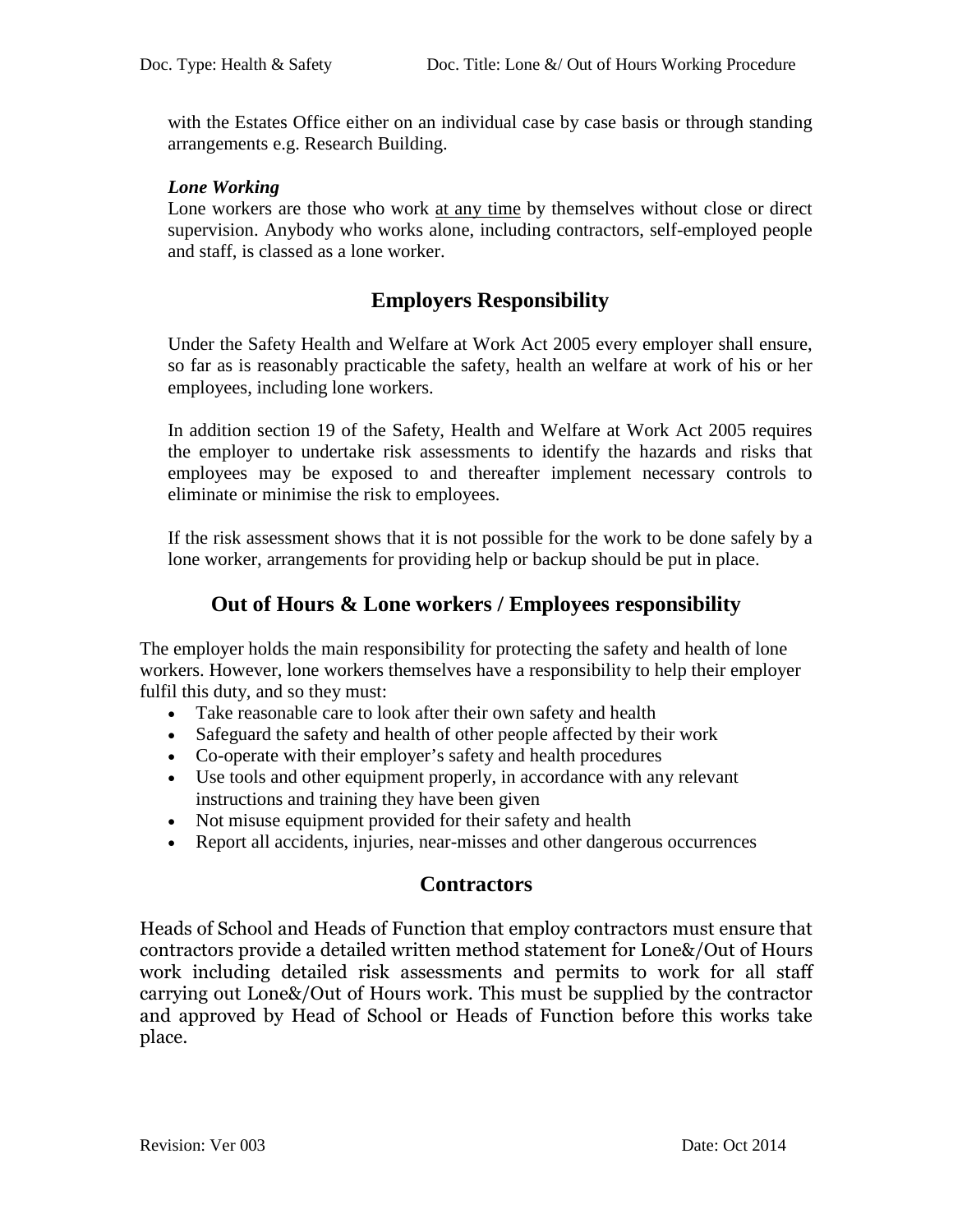## **Planning for Safe Out of Hours/Lone Working**

Anyone intending to engage in lone or out of hours work must firstly obtain a lone or out of hours working permit from the relevant Head of School or Head of Function. See copy of permit attached.

Heads of School/Function are responsible for approving and planning for out of hours/lone work activities and they should ensure a risk assessment for out of hours/lone working is completed.

Risk Assessment should address the following areas:

- Identify persons at risk i.e. out of hours/lone workers
- Identify the hazards
- Assess the risk
- Put controls in place to eliminate or reduce the risk

**Specific Hazards** that out of hours or lone workers may encounter include, but are not limited to:

- accidents or emergencies arising out of the work, including inadequate provision of first aid
- sudden illnesses
- physical violence from other persons
- hazards from the work activity taking place

#### **Examples of control measures to minimise the risk to out of hours/lone workers:**

The risk assessment should prescribe control measures to be implemented in order to eliminate/minimise the identified risks. Such control measures may include:

- communication strategy is very important: e.g. telephone or sign in with security
- controlled periodic checks
- instruction in proper procedures e.g. code words for potentially violent situations when combined with phone communication to security
- use of Personal Protective Equipment (PPE)
- access to first-aid kits and training arrangements
- implementing standard operating procedures (SOP's)
- implementing correct incident reporting procedures
- $\bullet$  informing estates  $\&$  security staff of out of hours work being planned
- emergency preparedness e.g. fire safety, evacuation procedure, contact details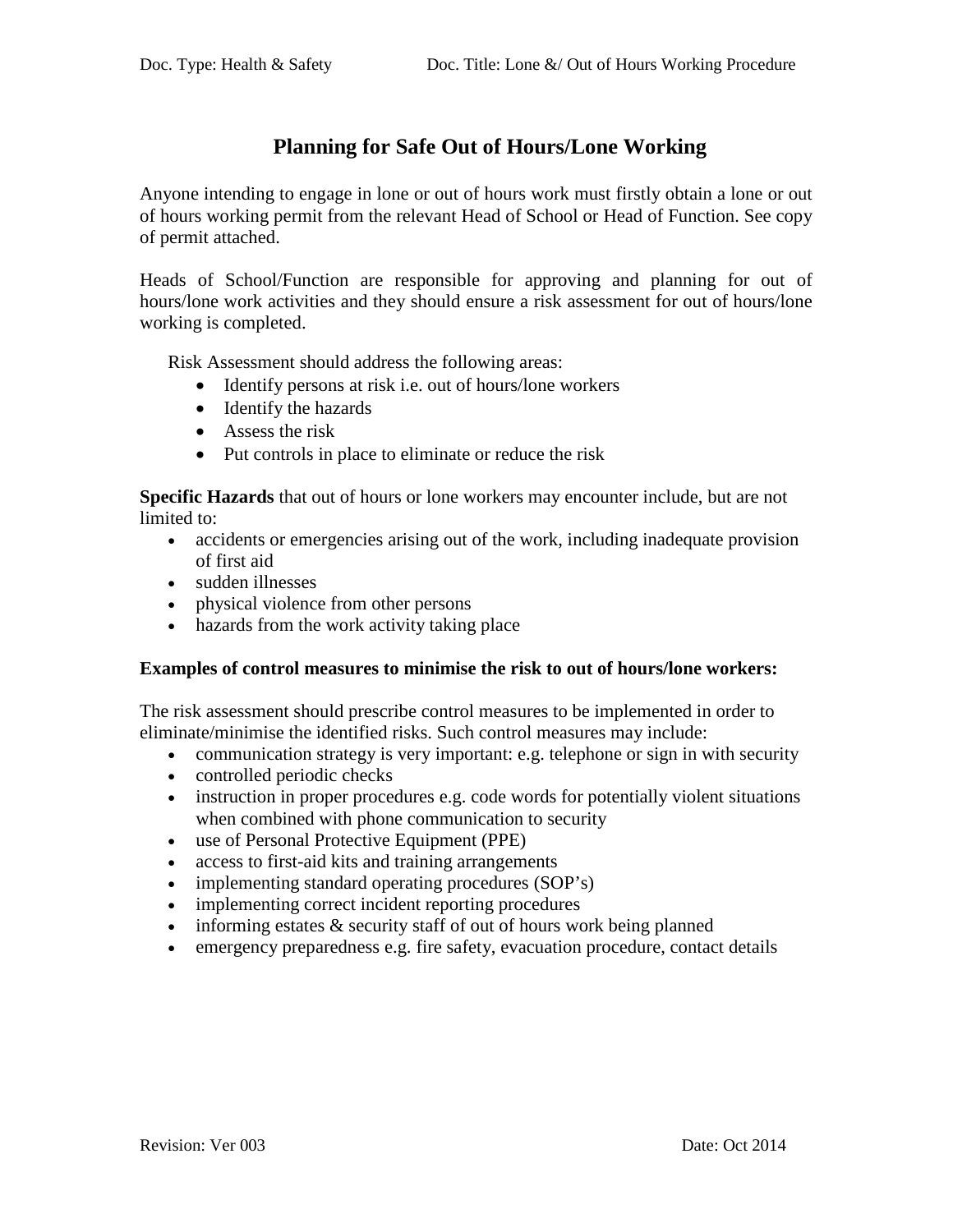#### **Issues to be considered when planning safe working arrangements for out of hours/lone workers:**

#### *1. Can this activity take place during normal working hours as defined above?*

#### *2. Can the risks of the job be adequately controlled by one person?*

Lone workers should not be at more risk than other employees. This may require extra risk control measures. Precautions should take account of normal work and foreseeable emergencies, e.g. fire, illness and accidents. Employers should identify situations where people work alone and ask questions such as:

- Does the workplace present a special risk to the lone worker?
- Is there a risk of violence?
- Are women especially at risk if they work alone?
- Are young workers especially at risk if they work alone?

#### *3. Is the person medically fit and suitable to work alone?*

Check that lone workers have no medical conditions which may make them unsuitable for working alone. Seek medical opinion if necessary.

#### *4. What training is required to ensure competency in safety matters?*

Training is important where there is limited supervision to control, guide and help in situations of uncertainty. Lone workers need to be sufficiently experienced and to understand the risks and precautions fully. Heads of School/Function should set the limits to what can and cannot be done while working alone. They should ensure staff are competent to deal with circumstances that are new, unusual or beyond the scope of training.

#### *5. How will the person be supervised?*

Although lone workers cannot be subject to constant supervision, it is still an employer's duty to ensure their safety and health at work. Supervision can help to ensure that employees understand the risks associated with their work and that the necessary safety precautions are carried out. Supervision of safety and health can often be carried out when checking the progress of the work; it may take the form of periodic visits by Heads of School/Function combined with discussions in which health and safety issues are raised.

The extent of supervision required depends on the risks involved and the ability of the lone worker to identify and handle safety and health issues. The level of supervision required is a Head of School/Function decision, which should be based on the findings of risk assessment, i.e. the higher the risk, the greater the level of supervision required.

For further information on Out of Hours/Lone working please see appendix 1.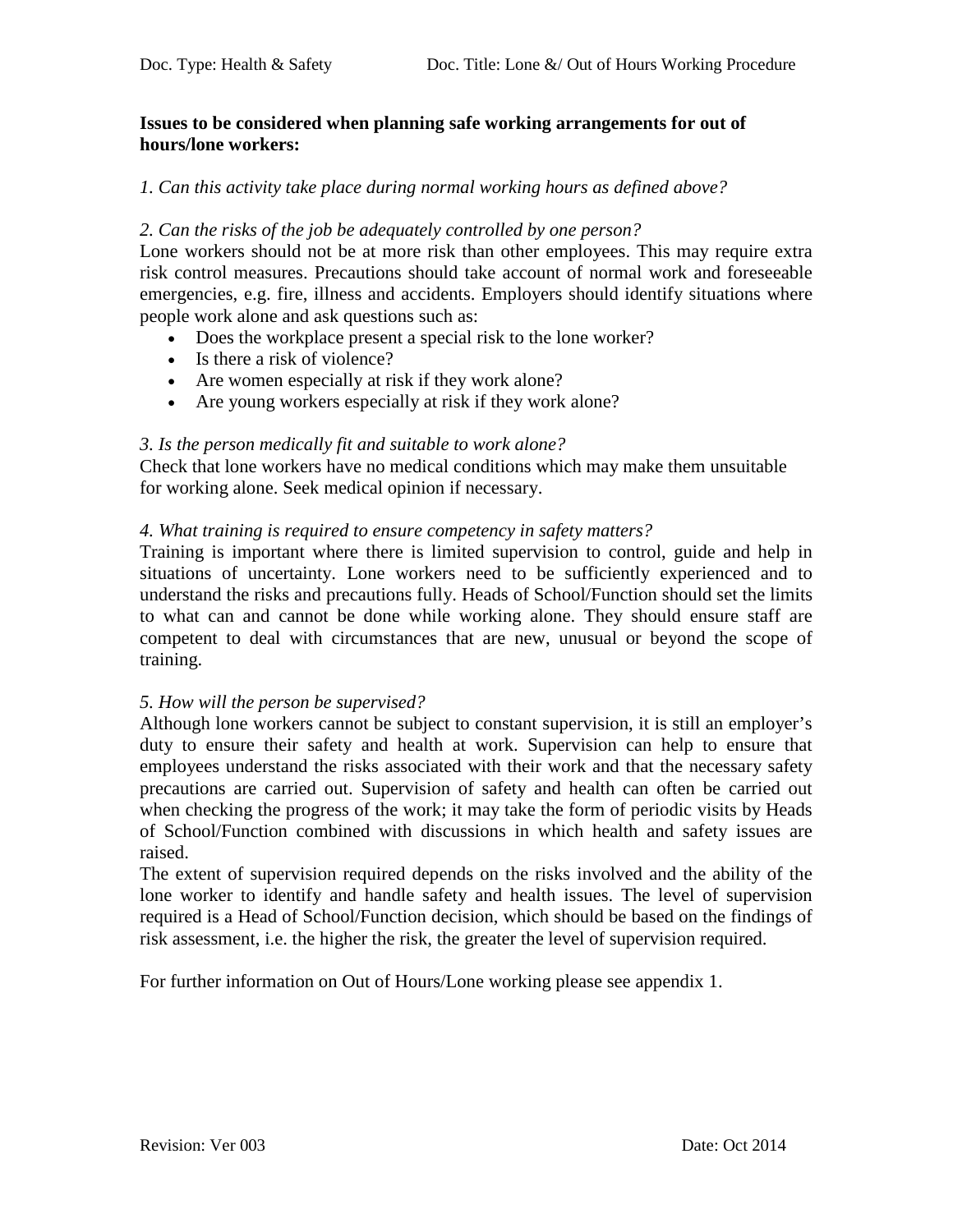

Institiúid

| Letterkenny

#### **LONE OR OUT OF HOURS WORKING PERMIT**

*This form is to be completed by the Head of School/ Function for each person required to do Lone or Out of Hours Work.*

| <b>Name of Approved Person:</b>                |  |
|------------------------------------------------|--|
| <b>School or Functional Area:</b>              |  |
| <b>Purpose of Work:</b>                        |  |
| <b>Exact Location Where Work Will Be Done:</b> |  |
| <b>Specified Hours:</b>                        |  |
| <b>Duration Requested/Dates:</b>               |  |
| <b>LYIT Contact Number:</b>                    |  |

| <b>Listing of Authorised Activities</b> | <b>Risk Rating</b><br>(High, Medium or Low) | <b>Buddy Required Y/N</b> |
|-----------------------------------------|---------------------------------------------|---------------------------|
|                                         |                                             |                           |
|                                         |                                             |                           |
|                                         |                                             |                           |
|                                         |                                             |                           |
|                                         |                                             |                           |
|                                         |                                             |                           |
|                                         |                                             |                           |

#### **CHECKLIST**

For out of hours or lone working operations

- Risk Assessment completed for Lone Working or Out of Hours Work?
- $\Box$  Is a personal alarm required?
- Are other work permits required (e.g. hot works, etc.)
- $\Box$  Have Estates & Security been notified time and location of work?
- $\Box$  Point of entry: $\Box$
- Escape routes:\_\_\_\_\_\_\_\_\_\_\_\_\_\_\_\_\_\_\_\_\_\_\_
- Other requirements Specify:\_\_\_\_\_\_\_\_\_\_\_\_\_\_\_\_\_\_\_\_\_\_\_\_\_\_\_

#### **EMERGENCY CONTACT NO.S**\_\_\_\_\_\_\_\_\_\_\_\_\_\_ \_\_\_\_\_\_\_\_\_\_\_\_\_ \_\_\_\_\_\_\_\_\_\_\_\_\_

| Please sign to indicate that you are medically |                                                | Date: |  |
|------------------------------------------------|------------------------------------------------|-------|--|
| fit for lone work and or out of hours work:    |                                                |       |  |
| Signature of person undertaking lone or out of |                                                | Date: |  |
| hours working:                                 |                                                |       |  |
| Access approved by Estates (& Security):       |                                                | Date: |  |
| Duration of access granted:                    | From:                                          | To:   |  |
|                                                |                                                |       |  |
| <b>Approval by Head of Function or School</b>  | <b>Signature by Head of Function or School</b> |       |  |
| I approve that _________, be given             |                                                |       |  |
| permission for out of hours access or lone     | Name:                                          | Date: |  |
| working. I have discussed the work and         |                                                |       |  |
| completed a risk assessment for the task(s)    |                                                |       |  |
| involved.                                      |                                                |       |  |